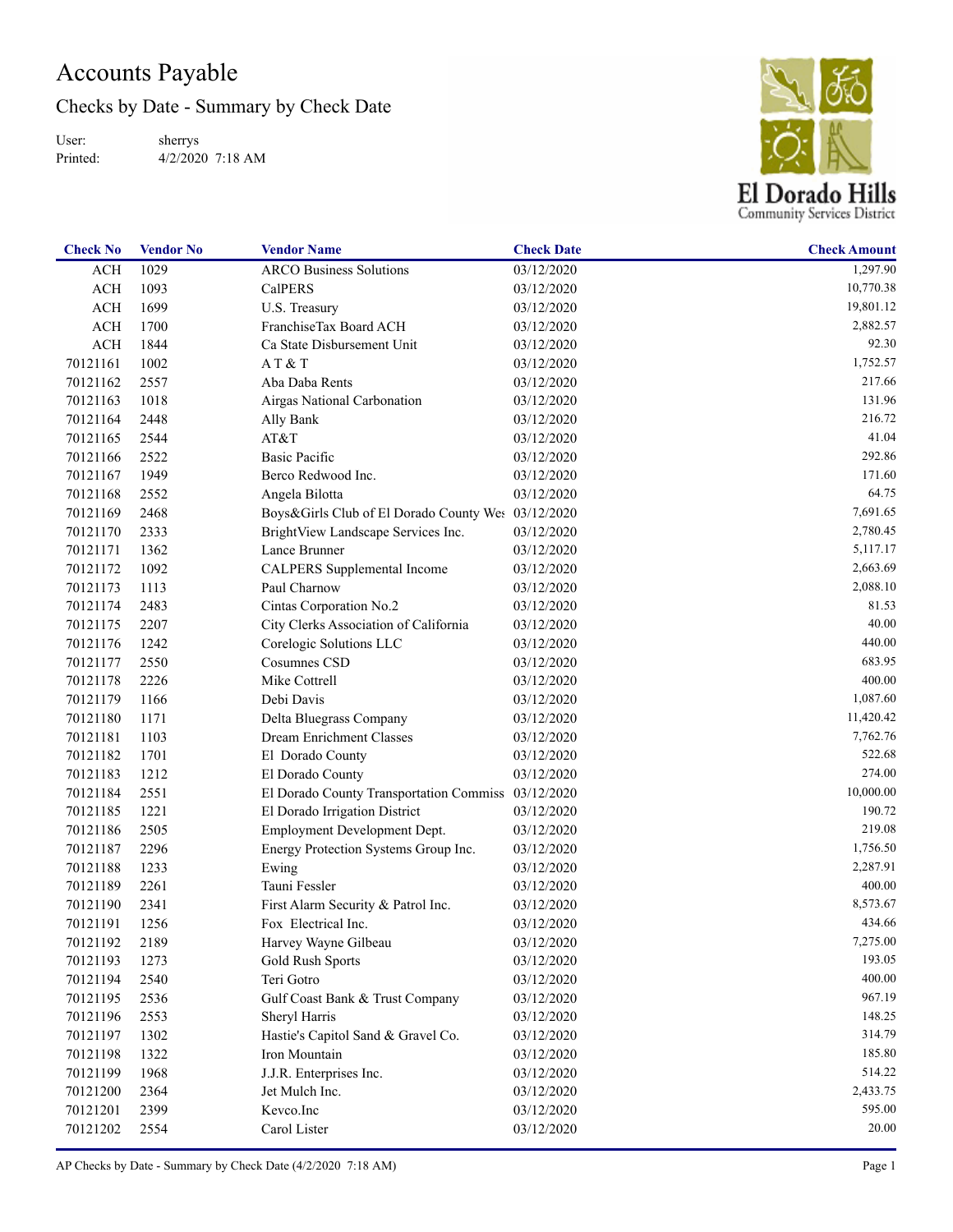| 03/12/2020<br>70121203<br>1728<br>Kevin Loewen<br>500.00<br>2444<br>86.10<br>70121204<br><b>Shelley Mills</b><br>03/12/2020<br>1416<br>MJT Enterprises Inc.<br>5,840.02<br>70121205<br>03/12/2020<br>2159<br>Rose Marie Mullen<br>240.00<br>70121206<br>03/12/2020<br>National Benefit Services LLC<br>75.00<br>70121207<br>1428<br>03/12/2020<br>675.00<br>70121208<br>1430<br>Neighborly Pest Management Inc.<br>03/12/2020<br>600.00<br>70121209<br>1742<br>Oak Ridge HS Baseball<br>03/12/2020<br>Pacfic Gas & Electric<br>5,870.62<br>70121210<br>1456<br>03/12/2020<br>Precision Emprise Inc.<br>70121211<br>1748<br>03/12/2020<br>1,159.38<br>2274<br>32.17<br>70121212<br>Print Project Managers Inc.<br>03/12/2020<br>2556<br>4,553.90<br>70121213<br>Rain Harvest Systems<br>03/12/2020<br>2107<br>Sue Reed<br>220.00<br>70121214<br>03/12/2020<br>2555<br>Sheri Rinauro<br>998.00<br>70121215<br>03/12/2020<br>1524<br>458.26<br>70121216<br>Ross Recreation Equipment, Inc.<br>03/12/2020<br>923.74<br>70121217<br>1560<br>Sierra Chemical Company<br>03/12/2020<br>1586<br>Stantec Consulting Services Inc.<br>33,069.28<br>70121218<br>03/12/2020<br>1587<br>87.56<br>70121219<br><b>Staples Advantage</b><br>03/12/2020<br><b>State Industrial Products</b><br>672.14<br>70121220<br>1996<br>03/12/2020<br>96.00<br>70121221<br>1590<br>State of California Dept of Justice<br>03/12/2020<br>2549<br>Dennis Stroth<br>500.00<br>70121222<br>03/12/2020<br>61,842.41<br>70121223<br>1641<br>U.S. Bank Corporate Payment Systems<br>03/12/2020<br>54.71<br>70121224<br>2457<br>Umpqua Bank<br>03/12/2020<br>1874<br>Verizon<br>1,602.04<br>70121225<br>03/12/2020<br>2036<br>Verizon<br>468.00<br>70121226<br>03/12/2020<br>238,321.35<br>Total for 3/12/2020:<br>1029<br>1,105.75<br><b>ACH</b><br><b>ARCO Business Solutions</b><br>03/25/2020<br><b>ACH</b><br>11,194.28<br>1093<br><b>CalPERS</b><br>03/25/2020<br>37,724.79<br>ACH<br>1094<br><b>CALPERS</b><br>03/25/2020<br>$\rm ACH$<br>1699<br>21,641.34<br>U.S. Treasury<br>03/25/2020<br>3,072.69<br><b>ACH</b><br>1700<br>FranchiseTax Board ACH<br>03/25/2020<br>1844<br>92.30<br>ACH<br>Ca State Disbursement Unit<br>03/25/2020<br>988.52<br>70121230<br>1012<br>Advanced Auto & Truck<br>03/25/2020<br>268.04<br>Aflac<br>70121231<br>1015<br>03/25/2020<br>216.72<br>70121232<br>2448<br>Ally Bank<br>03/25/2020<br>70121233<br>2524<br>AT&T<br>03/25/2020<br>890.41<br>1.54<br>70121234<br>2534<br>AT&T<br>03/25/2020<br>131.00<br>70121235<br>2562<br>03/25/2020<br>Ashley Austerman<br>88.00<br>70121236<br>2558<br>Teresa Ballatore<br>03/25/2020<br>292.86<br><b>Basic Pacific</b><br>70121237<br>2522<br>03/25/2020<br>5,200.00<br>70121238<br>2373<br>Boberg Hardwood Floors Inc.<br>03/25/2020<br>43,561.00<br>70121239<br>2333<br>BrightView Landscape Services Inc.<br>03/25/2020<br>2,614.13<br>70121240<br>1080<br>Buckeye Union School District<br>03/25/2020<br>600.00<br>70121241<br>2135<br>Bullseye Leak Detection Inc.<br>03/25/2020<br>2,663.69<br>70121242<br>1092<br>CALPERS Supplemental Income<br>03/25/2020<br>2,844.80<br>70121243<br>1113<br>Paul Charnow<br>03/25/2020<br>CoPower<br>162.04<br>70121244<br>1134<br>03/25/2020<br>972.90<br>70121245<br>2166<br>David Taussig & Associates Inc.<br>03/25/2020<br>1,697.13<br>70121246<br>1977<br>De Lage Landen Financial Services Inc.<br>03/25/2020<br>Jeff Dewitt<br>20.00<br>70121247<br>2405<br>03/25/2020<br><b>Dream Enrichment Classes</b><br>731.50<br>70121248<br>1103<br>03/25/2020<br>207.00<br>Alissa Edison<br>2566<br>70121249<br>03/25/2020<br>522.56<br>70121250<br>1701<br>El Dorado County<br>03/25/2020<br>219.08<br>2505<br>Employment Development Dept.<br>70121251<br>03/25/2020<br>770.32<br>70121252<br>1233<br>03/25/2020<br>Ewing<br>6,886.17<br>First Alarm Security & Patrol Inc.<br>70121253<br>2341<br>03/25/2020 | <b>Check No</b> | <b>Vendor No</b> | <b>Vendor Name</b> | <b>Check Date</b> | <b>Check Amount</b> |
|----------------------------------------------------------------------------------------------------------------------------------------------------------------------------------------------------------------------------------------------------------------------------------------------------------------------------------------------------------------------------------------------------------------------------------------------------------------------------------------------------------------------------------------------------------------------------------------------------------------------------------------------------------------------------------------------------------------------------------------------------------------------------------------------------------------------------------------------------------------------------------------------------------------------------------------------------------------------------------------------------------------------------------------------------------------------------------------------------------------------------------------------------------------------------------------------------------------------------------------------------------------------------------------------------------------------------------------------------------------------------------------------------------------------------------------------------------------------------------------------------------------------------------------------------------------------------------------------------------------------------------------------------------------------------------------------------------------------------------------------------------------------------------------------------------------------------------------------------------------------------------------------------------------------------------------------------------------------------------------------------------------------------------------------------------------------------------------------------------------------------------------------------------------------------------------------------------------------------------------------------------------------------------------------------------------------------------------------------------------------------------------------------------------------------------------------------------------------------------------------------------------------------------------------------------------------------------------------------------------------------------------------------------------------------------------------------------------------------------------------------------------------------------------------------------------------------------------------------------------------------------------------------------------------------------------------------------------------------------------------------------------------------------------------------------------------------------------------------------------------------------------------------------------------------------------------------------------------------------------------------------------------------------------------------------------------------------------------------------------------------------------------------------------------------------------------------------------------------------------------------------------------------------------------------------------------------------------------------------------------------------------------------------------------------------------------------------------------------------------------------------------------------------------------------------------------------------------------------------------------------------------------------------|-----------------|------------------|--------------------|-------------------|---------------------|
|                                                                                                                                                                                                                                                                                                                                                                                                                                                                                                                                                                                                                                                                                                                                                                                                                                                                                                                                                                                                                                                                                                                                                                                                                                                                                                                                                                                                                                                                                                                                                                                                                                                                                                                                                                                                                                                                                                                                                                                                                                                                                                                                                                                                                                                                                                                                                                                                                                                                                                                                                                                                                                                                                                                                                                                                                                                                                                                                                                                                                                                                                                                                                                                                                                                                                                                                                                                                                                                                                                                                                                                                                                                                                                                                                                                                                                                                                                          |                 |                  |                    |                   |                     |
|                                                                                                                                                                                                                                                                                                                                                                                                                                                                                                                                                                                                                                                                                                                                                                                                                                                                                                                                                                                                                                                                                                                                                                                                                                                                                                                                                                                                                                                                                                                                                                                                                                                                                                                                                                                                                                                                                                                                                                                                                                                                                                                                                                                                                                                                                                                                                                                                                                                                                                                                                                                                                                                                                                                                                                                                                                                                                                                                                                                                                                                                                                                                                                                                                                                                                                                                                                                                                                                                                                                                                                                                                                                                                                                                                                                                                                                                                                          |                 |                  |                    |                   |                     |
|                                                                                                                                                                                                                                                                                                                                                                                                                                                                                                                                                                                                                                                                                                                                                                                                                                                                                                                                                                                                                                                                                                                                                                                                                                                                                                                                                                                                                                                                                                                                                                                                                                                                                                                                                                                                                                                                                                                                                                                                                                                                                                                                                                                                                                                                                                                                                                                                                                                                                                                                                                                                                                                                                                                                                                                                                                                                                                                                                                                                                                                                                                                                                                                                                                                                                                                                                                                                                                                                                                                                                                                                                                                                                                                                                                                                                                                                                                          |                 |                  |                    |                   |                     |
|                                                                                                                                                                                                                                                                                                                                                                                                                                                                                                                                                                                                                                                                                                                                                                                                                                                                                                                                                                                                                                                                                                                                                                                                                                                                                                                                                                                                                                                                                                                                                                                                                                                                                                                                                                                                                                                                                                                                                                                                                                                                                                                                                                                                                                                                                                                                                                                                                                                                                                                                                                                                                                                                                                                                                                                                                                                                                                                                                                                                                                                                                                                                                                                                                                                                                                                                                                                                                                                                                                                                                                                                                                                                                                                                                                                                                                                                                                          |                 |                  |                    |                   |                     |
|                                                                                                                                                                                                                                                                                                                                                                                                                                                                                                                                                                                                                                                                                                                                                                                                                                                                                                                                                                                                                                                                                                                                                                                                                                                                                                                                                                                                                                                                                                                                                                                                                                                                                                                                                                                                                                                                                                                                                                                                                                                                                                                                                                                                                                                                                                                                                                                                                                                                                                                                                                                                                                                                                                                                                                                                                                                                                                                                                                                                                                                                                                                                                                                                                                                                                                                                                                                                                                                                                                                                                                                                                                                                                                                                                                                                                                                                                                          |                 |                  |                    |                   |                     |
|                                                                                                                                                                                                                                                                                                                                                                                                                                                                                                                                                                                                                                                                                                                                                                                                                                                                                                                                                                                                                                                                                                                                                                                                                                                                                                                                                                                                                                                                                                                                                                                                                                                                                                                                                                                                                                                                                                                                                                                                                                                                                                                                                                                                                                                                                                                                                                                                                                                                                                                                                                                                                                                                                                                                                                                                                                                                                                                                                                                                                                                                                                                                                                                                                                                                                                                                                                                                                                                                                                                                                                                                                                                                                                                                                                                                                                                                                                          |                 |                  |                    |                   |                     |
|                                                                                                                                                                                                                                                                                                                                                                                                                                                                                                                                                                                                                                                                                                                                                                                                                                                                                                                                                                                                                                                                                                                                                                                                                                                                                                                                                                                                                                                                                                                                                                                                                                                                                                                                                                                                                                                                                                                                                                                                                                                                                                                                                                                                                                                                                                                                                                                                                                                                                                                                                                                                                                                                                                                                                                                                                                                                                                                                                                                                                                                                                                                                                                                                                                                                                                                                                                                                                                                                                                                                                                                                                                                                                                                                                                                                                                                                                                          |                 |                  |                    |                   |                     |
|                                                                                                                                                                                                                                                                                                                                                                                                                                                                                                                                                                                                                                                                                                                                                                                                                                                                                                                                                                                                                                                                                                                                                                                                                                                                                                                                                                                                                                                                                                                                                                                                                                                                                                                                                                                                                                                                                                                                                                                                                                                                                                                                                                                                                                                                                                                                                                                                                                                                                                                                                                                                                                                                                                                                                                                                                                                                                                                                                                                                                                                                                                                                                                                                                                                                                                                                                                                                                                                                                                                                                                                                                                                                                                                                                                                                                                                                                                          |                 |                  |                    |                   |                     |
|                                                                                                                                                                                                                                                                                                                                                                                                                                                                                                                                                                                                                                                                                                                                                                                                                                                                                                                                                                                                                                                                                                                                                                                                                                                                                                                                                                                                                                                                                                                                                                                                                                                                                                                                                                                                                                                                                                                                                                                                                                                                                                                                                                                                                                                                                                                                                                                                                                                                                                                                                                                                                                                                                                                                                                                                                                                                                                                                                                                                                                                                                                                                                                                                                                                                                                                                                                                                                                                                                                                                                                                                                                                                                                                                                                                                                                                                                                          |                 |                  |                    |                   |                     |
|                                                                                                                                                                                                                                                                                                                                                                                                                                                                                                                                                                                                                                                                                                                                                                                                                                                                                                                                                                                                                                                                                                                                                                                                                                                                                                                                                                                                                                                                                                                                                                                                                                                                                                                                                                                                                                                                                                                                                                                                                                                                                                                                                                                                                                                                                                                                                                                                                                                                                                                                                                                                                                                                                                                                                                                                                                                                                                                                                                                                                                                                                                                                                                                                                                                                                                                                                                                                                                                                                                                                                                                                                                                                                                                                                                                                                                                                                                          |                 |                  |                    |                   |                     |
|                                                                                                                                                                                                                                                                                                                                                                                                                                                                                                                                                                                                                                                                                                                                                                                                                                                                                                                                                                                                                                                                                                                                                                                                                                                                                                                                                                                                                                                                                                                                                                                                                                                                                                                                                                                                                                                                                                                                                                                                                                                                                                                                                                                                                                                                                                                                                                                                                                                                                                                                                                                                                                                                                                                                                                                                                                                                                                                                                                                                                                                                                                                                                                                                                                                                                                                                                                                                                                                                                                                                                                                                                                                                                                                                                                                                                                                                                                          |                 |                  |                    |                   |                     |
|                                                                                                                                                                                                                                                                                                                                                                                                                                                                                                                                                                                                                                                                                                                                                                                                                                                                                                                                                                                                                                                                                                                                                                                                                                                                                                                                                                                                                                                                                                                                                                                                                                                                                                                                                                                                                                                                                                                                                                                                                                                                                                                                                                                                                                                                                                                                                                                                                                                                                                                                                                                                                                                                                                                                                                                                                                                                                                                                                                                                                                                                                                                                                                                                                                                                                                                                                                                                                                                                                                                                                                                                                                                                                                                                                                                                                                                                                                          |                 |                  |                    |                   |                     |
|                                                                                                                                                                                                                                                                                                                                                                                                                                                                                                                                                                                                                                                                                                                                                                                                                                                                                                                                                                                                                                                                                                                                                                                                                                                                                                                                                                                                                                                                                                                                                                                                                                                                                                                                                                                                                                                                                                                                                                                                                                                                                                                                                                                                                                                                                                                                                                                                                                                                                                                                                                                                                                                                                                                                                                                                                                                                                                                                                                                                                                                                                                                                                                                                                                                                                                                                                                                                                                                                                                                                                                                                                                                                                                                                                                                                                                                                                                          |                 |                  |                    |                   |                     |
|                                                                                                                                                                                                                                                                                                                                                                                                                                                                                                                                                                                                                                                                                                                                                                                                                                                                                                                                                                                                                                                                                                                                                                                                                                                                                                                                                                                                                                                                                                                                                                                                                                                                                                                                                                                                                                                                                                                                                                                                                                                                                                                                                                                                                                                                                                                                                                                                                                                                                                                                                                                                                                                                                                                                                                                                                                                                                                                                                                                                                                                                                                                                                                                                                                                                                                                                                                                                                                                                                                                                                                                                                                                                                                                                                                                                                                                                                                          |                 |                  |                    |                   |                     |
|                                                                                                                                                                                                                                                                                                                                                                                                                                                                                                                                                                                                                                                                                                                                                                                                                                                                                                                                                                                                                                                                                                                                                                                                                                                                                                                                                                                                                                                                                                                                                                                                                                                                                                                                                                                                                                                                                                                                                                                                                                                                                                                                                                                                                                                                                                                                                                                                                                                                                                                                                                                                                                                                                                                                                                                                                                                                                                                                                                                                                                                                                                                                                                                                                                                                                                                                                                                                                                                                                                                                                                                                                                                                                                                                                                                                                                                                                                          |                 |                  |                    |                   |                     |
|                                                                                                                                                                                                                                                                                                                                                                                                                                                                                                                                                                                                                                                                                                                                                                                                                                                                                                                                                                                                                                                                                                                                                                                                                                                                                                                                                                                                                                                                                                                                                                                                                                                                                                                                                                                                                                                                                                                                                                                                                                                                                                                                                                                                                                                                                                                                                                                                                                                                                                                                                                                                                                                                                                                                                                                                                                                                                                                                                                                                                                                                                                                                                                                                                                                                                                                                                                                                                                                                                                                                                                                                                                                                                                                                                                                                                                                                                                          |                 |                  |                    |                   |                     |
|                                                                                                                                                                                                                                                                                                                                                                                                                                                                                                                                                                                                                                                                                                                                                                                                                                                                                                                                                                                                                                                                                                                                                                                                                                                                                                                                                                                                                                                                                                                                                                                                                                                                                                                                                                                                                                                                                                                                                                                                                                                                                                                                                                                                                                                                                                                                                                                                                                                                                                                                                                                                                                                                                                                                                                                                                                                                                                                                                                                                                                                                                                                                                                                                                                                                                                                                                                                                                                                                                                                                                                                                                                                                                                                                                                                                                                                                                                          |                 |                  |                    |                   |                     |
|                                                                                                                                                                                                                                                                                                                                                                                                                                                                                                                                                                                                                                                                                                                                                                                                                                                                                                                                                                                                                                                                                                                                                                                                                                                                                                                                                                                                                                                                                                                                                                                                                                                                                                                                                                                                                                                                                                                                                                                                                                                                                                                                                                                                                                                                                                                                                                                                                                                                                                                                                                                                                                                                                                                                                                                                                                                                                                                                                                                                                                                                                                                                                                                                                                                                                                                                                                                                                                                                                                                                                                                                                                                                                                                                                                                                                                                                                                          |                 |                  |                    |                   |                     |
|                                                                                                                                                                                                                                                                                                                                                                                                                                                                                                                                                                                                                                                                                                                                                                                                                                                                                                                                                                                                                                                                                                                                                                                                                                                                                                                                                                                                                                                                                                                                                                                                                                                                                                                                                                                                                                                                                                                                                                                                                                                                                                                                                                                                                                                                                                                                                                                                                                                                                                                                                                                                                                                                                                                                                                                                                                                                                                                                                                                                                                                                                                                                                                                                                                                                                                                                                                                                                                                                                                                                                                                                                                                                                                                                                                                                                                                                                                          |                 |                  |                    |                   |                     |
|                                                                                                                                                                                                                                                                                                                                                                                                                                                                                                                                                                                                                                                                                                                                                                                                                                                                                                                                                                                                                                                                                                                                                                                                                                                                                                                                                                                                                                                                                                                                                                                                                                                                                                                                                                                                                                                                                                                                                                                                                                                                                                                                                                                                                                                                                                                                                                                                                                                                                                                                                                                                                                                                                                                                                                                                                                                                                                                                                                                                                                                                                                                                                                                                                                                                                                                                                                                                                                                                                                                                                                                                                                                                                                                                                                                                                                                                                                          |                 |                  |                    |                   |                     |
|                                                                                                                                                                                                                                                                                                                                                                                                                                                                                                                                                                                                                                                                                                                                                                                                                                                                                                                                                                                                                                                                                                                                                                                                                                                                                                                                                                                                                                                                                                                                                                                                                                                                                                                                                                                                                                                                                                                                                                                                                                                                                                                                                                                                                                                                                                                                                                                                                                                                                                                                                                                                                                                                                                                                                                                                                                                                                                                                                                                                                                                                                                                                                                                                                                                                                                                                                                                                                                                                                                                                                                                                                                                                                                                                                                                                                                                                                                          |                 |                  |                    |                   |                     |
|                                                                                                                                                                                                                                                                                                                                                                                                                                                                                                                                                                                                                                                                                                                                                                                                                                                                                                                                                                                                                                                                                                                                                                                                                                                                                                                                                                                                                                                                                                                                                                                                                                                                                                                                                                                                                                                                                                                                                                                                                                                                                                                                                                                                                                                                                                                                                                                                                                                                                                                                                                                                                                                                                                                                                                                                                                                                                                                                                                                                                                                                                                                                                                                                                                                                                                                                                                                                                                                                                                                                                                                                                                                                                                                                                                                                                                                                                                          |                 |                  |                    |                   |                     |
|                                                                                                                                                                                                                                                                                                                                                                                                                                                                                                                                                                                                                                                                                                                                                                                                                                                                                                                                                                                                                                                                                                                                                                                                                                                                                                                                                                                                                                                                                                                                                                                                                                                                                                                                                                                                                                                                                                                                                                                                                                                                                                                                                                                                                                                                                                                                                                                                                                                                                                                                                                                                                                                                                                                                                                                                                                                                                                                                                                                                                                                                                                                                                                                                                                                                                                                                                                                                                                                                                                                                                                                                                                                                                                                                                                                                                                                                                                          |                 |                  |                    |                   |                     |
|                                                                                                                                                                                                                                                                                                                                                                                                                                                                                                                                                                                                                                                                                                                                                                                                                                                                                                                                                                                                                                                                                                                                                                                                                                                                                                                                                                                                                                                                                                                                                                                                                                                                                                                                                                                                                                                                                                                                                                                                                                                                                                                                                                                                                                                                                                                                                                                                                                                                                                                                                                                                                                                                                                                                                                                                                                                                                                                                                                                                                                                                                                                                                                                                                                                                                                                                                                                                                                                                                                                                                                                                                                                                                                                                                                                                                                                                                                          |                 |                  |                    |                   |                     |
|                                                                                                                                                                                                                                                                                                                                                                                                                                                                                                                                                                                                                                                                                                                                                                                                                                                                                                                                                                                                                                                                                                                                                                                                                                                                                                                                                                                                                                                                                                                                                                                                                                                                                                                                                                                                                                                                                                                                                                                                                                                                                                                                                                                                                                                                                                                                                                                                                                                                                                                                                                                                                                                                                                                                                                                                                                                                                                                                                                                                                                                                                                                                                                                                                                                                                                                                                                                                                                                                                                                                                                                                                                                                                                                                                                                                                                                                                                          |                 |                  |                    |                   |                     |
|                                                                                                                                                                                                                                                                                                                                                                                                                                                                                                                                                                                                                                                                                                                                                                                                                                                                                                                                                                                                                                                                                                                                                                                                                                                                                                                                                                                                                                                                                                                                                                                                                                                                                                                                                                                                                                                                                                                                                                                                                                                                                                                                                                                                                                                                                                                                                                                                                                                                                                                                                                                                                                                                                                                                                                                                                                                                                                                                                                                                                                                                                                                                                                                                                                                                                                                                                                                                                                                                                                                                                                                                                                                                                                                                                                                                                                                                                                          |                 |                  |                    |                   |                     |
|                                                                                                                                                                                                                                                                                                                                                                                                                                                                                                                                                                                                                                                                                                                                                                                                                                                                                                                                                                                                                                                                                                                                                                                                                                                                                                                                                                                                                                                                                                                                                                                                                                                                                                                                                                                                                                                                                                                                                                                                                                                                                                                                                                                                                                                                                                                                                                                                                                                                                                                                                                                                                                                                                                                                                                                                                                                                                                                                                                                                                                                                                                                                                                                                                                                                                                                                                                                                                                                                                                                                                                                                                                                                                                                                                                                                                                                                                                          |                 |                  |                    |                   |                     |
|                                                                                                                                                                                                                                                                                                                                                                                                                                                                                                                                                                                                                                                                                                                                                                                                                                                                                                                                                                                                                                                                                                                                                                                                                                                                                                                                                                                                                                                                                                                                                                                                                                                                                                                                                                                                                                                                                                                                                                                                                                                                                                                                                                                                                                                                                                                                                                                                                                                                                                                                                                                                                                                                                                                                                                                                                                                                                                                                                                                                                                                                                                                                                                                                                                                                                                                                                                                                                                                                                                                                                                                                                                                                                                                                                                                                                                                                                                          |                 |                  |                    |                   |                     |
|                                                                                                                                                                                                                                                                                                                                                                                                                                                                                                                                                                                                                                                                                                                                                                                                                                                                                                                                                                                                                                                                                                                                                                                                                                                                                                                                                                                                                                                                                                                                                                                                                                                                                                                                                                                                                                                                                                                                                                                                                                                                                                                                                                                                                                                                                                                                                                                                                                                                                                                                                                                                                                                                                                                                                                                                                                                                                                                                                                                                                                                                                                                                                                                                                                                                                                                                                                                                                                                                                                                                                                                                                                                                                                                                                                                                                                                                                                          |                 |                  |                    |                   |                     |
|                                                                                                                                                                                                                                                                                                                                                                                                                                                                                                                                                                                                                                                                                                                                                                                                                                                                                                                                                                                                                                                                                                                                                                                                                                                                                                                                                                                                                                                                                                                                                                                                                                                                                                                                                                                                                                                                                                                                                                                                                                                                                                                                                                                                                                                                                                                                                                                                                                                                                                                                                                                                                                                                                                                                                                                                                                                                                                                                                                                                                                                                                                                                                                                                                                                                                                                                                                                                                                                                                                                                                                                                                                                                                                                                                                                                                                                                                                          |                 |                  |                    |                   |                     |
|                                                                                                                                                                                                                                                                                                                                                                                                                                                                                                                                                                                                                                                                                                                                                                                                                                                                                                                                                                                                                                                                                                                                                                                                                                                                                                                                                                                                                                                                                                                                                                                                                                                                                                                                                                                                                                                                                                                                                                                                                                                                                                                                                                                                                                                                                                                                                                                                                                                                                                                                                                                                                                                                                                                                                                                                                                                                                                                                                                                                                                                                                                                                                                                                                                                                                                                                                                                                                                                                                                                                                                                                                                                                                                                                                                                                                                                                                                          |                 |                  |                    |                   |                     |
|                                                                                                                                                                                                                                                                                                                                                                                                                                                                                                                                                                                                                                                                                                                                                                                                                                                                                                                                                                                                                                                                                                                                                                                                                                                                                                                                                                                                                                                                                                                                                                                                                                                                                                                                                                                                                                                                                                                                                                                                                                                                                                                                                                                                                                                                                                                                                                                                                                                                                                                                                                                                                                                                                                                                                                                                                                                                                                                                                                                                                                                                                                                                                                                                                                                                                                                                                                                                                                                                                                                                                                                                                                                                                                                                                                                                                                                                                                          |                 |                  |                    |                   |                     |
|                                                                                                                                                                                                                                                                                                                                                                                                                                                                                                                                                                                                                                                                                                                                                                                                                                                                                                                                                                                                                                                                                                                                                                                                                                                                                                                                                                                                                                                                                                                                                                                                                                                                                                                                                                                                                                                                                                                                                                                                                                                                                                                                                                                                                                                                                                                                                                                                                                                                                                                                                                                                                                                                                                                                                                                                                                                                                                                                                                                                                                                                                                                                                                                                                                                                                                                                                                                                                                                                                                                                                                                                                                                                                                                                                                                                                                                                                                          |                 |                  |                    |                   |                     |
|                                                                                                                                                                                                                                                                                                                                                                                                                                                                                                                                                                                                                                                                                                                                                                                                                                                                                                                                                                                                                                                                                                                                                                                                                                                                                                                                                                                                                                                                                                                                                                                                                                                                                                                                                                                                                                                                                                                                                                                                                                                                                                                                                                                                                                                                                                                                                                                                                                                                                                                                                                                                                                                                                                                                                                                                                                                                                                                                                                                                                                                                                                                                                                                                                                                                                                                                                                                                                                                                                                                                                                                                                                                                                                                                                                                                                                                                                                          |                 |                  |                    |                   |                     |
|                                                                                                                                                                                                                                                                                                                                                                                                                                                                                                                                                                                                                                                                                                                                                                                                                                                                                                                                                                                                                                                                                                                                                                                                                                                                                                                                                                                                                                                                                                                                                                                                                                                                                                                                                                                                                                                                                                                                                                                                                                                                                                                                                                                                                                                                                                                                                                                                                                                                                                                                                                                                                                                                                                                                                                                                                                                                                                                                                                                                                                                                                                                                                                                                                                                                                                                                                                                                                                                                                                                                                                                                                                                                                                                                                                                                                                                                                                          |                 |                  |                    |                   |                     |
|                                                                                                                                                                                                                                                                                                                                                                                                                                                                                                                                                                                                                                                                                                                                                                                                                                                                                                                                                                                                                                                                                                                                                                                                                                                                                                                                                                                                                                                                                                                                                                                                                                                                                                                                                                                                                                                                                                                                                                                                                                                                                                                                                                                                                                                                                                                                                                                                                                                                                                                                                                                                                                                                                                                                                                                                                                                                                                                                                                                                                                                                                                                                                                                                                                                                                                                                                                                                                                                                                                                                                                                                                                                                                                                                                                                                                                                                                                          |                 |                  |                    |                   |                     |
|                                                                                                                                                                                                                                                                                                                                                                                                                                                                                                                                                                                                                                                                                                                                                                                                                                                                                                                                                                                                                                                                                                                                                                                                                                                                                                                                                                                                                                                                                                                                                                                                                                                                                                                                                                                                                                                                                                                                                                                                                                                                                                                                                                                                                                                                                                                                                                                                                                                                                                                                                                                                                                                                                                                                                                                                                                                                                                                                                                                                                                                                                                                                                                                                                                                                                                                                                                                                                                                                                                                                                                                                                                                                                                                                                                                                                                                                                                          |                 |                  |                    |                   |                     |
|                                                                                                                                                                                                                                                                                                                                                                                                                                                                                                                                                                                                                                                                                                                                                                                                                                                                                                                                                                                                                                                                                                                                                                                                                                                                                                                                                                                                                                                                                                                                                                                                                                                                                                                                                                                                                                                                                                                                                                                                                                                                                                                                                                                                                                                                                                                                                                                                                                                                                                                                                                                                                                                                                                                                                                                                                                                                                                                                                                                                                                                                                                                                                                                                                                                                                                                                                                                                                                                                                                                                                                                                                                                                                                                                                                                                                                                                                                          |                 |                  |                    |                   |                     |
|                                                                                                                                                                                                                                                                                                                                                                                                                                                                                                                                                                                                                                                                                                                                                                                                                                                                                                                                                                                                                                                                                                                                                                                                                                                                                                                                                                                                                                                                                                                                                                                                                                                                                                                                                                                                                                                                                                                                                                                                                                                                                                                                                                                                                                                                                                                                                                                                                                                                                                                                                                                                                                                                                                                                                                                                                                                                                                                                                                                                                                                                                                                                                                                                                                                                                                                                                                                                                                                                                                                                                                                                                                                                                                                                                                                                                                                                                                          |                 |                  |                    |                   |                     |
|                                                                                                                                                                                                                                                                                                                                                                                                                                                                                                                                                                                                                                                                                                                                                                                                                                                                                                                                                                                                                                                                                                                                                                                                                                                                                                                                                                                                                                                                                                                                                                                                                                                                                                                                                                                                                                                                                                                                                                                                                                                                                                                                                                                                                                                                                                                                                                                                                                                                                                                                                                                                                                                                                                                                                                                                                                                                                                                                                                                                                                                                                                                                                                                                                                                                                                                                                                                                                                                                                                                                                                                                                                                                                                                                                                                                                                                                                                          |                 |                  |                    |                   |                     |
|                                                                                                                                                                                                                                                                                                                                                                                                                                                                                                                                                                                                                                                                                                                                                                                                                                                                                                                                                                                                                                                                                                                                                                                                                                                                                                                                                                                                                                                                                                                                                                                                                                                                                                                                                                                                                                                                                                                                                                                                                                                                                                                                                                                                                                                                                                                                                                                                                                                                                                                                                                                                                                                                                                                                                                                                                                                                                                                                                                                                                                                                                                                                                                                                                                                                                                                                                                                                                                                                                                                                                                                                                                                                                                                                                                                                                                                                                                          |                 |                  |                    |                   |                     |
|                                                                                                                                                                                                                                                                                                                                                                                                                                                                                                                                                                                                                                                                                                                                                                                                                                                                                                                                                                                                                                                                                                                                                                                                                                                                                                                                                                                                                                                                                                                                                                                                                                                                                                                                                                                                                                                                                                                                                                                                                                                                                                                                                                                                                                                                                                                                                                                                                                                                                                                                                                                                                                                                                                                                                                                                                                                                                                                                                                                                                                                                                                                                                                                                                                                                                                                                                                                                                                                                                                                                                                                                                                                                                                                                                                                                                                                                                                          |                 |                  |                    |                   |                     |
|                                                                                                                                                                                                                                                                                                                                                                                                                                                                                                                                                                                                                                                                                                                                                                                                                                                                                                                                                                                                                                                                                                                                                                                                                                                                                                                                                                                                                                                                                                                                                                                                                                                                                                                                                                                                                                                                                                                                                                                                                                                                                                                                                                                                                                                                                                                                                                                                                                                                                                                                                                                                                                                                                                                                                                                                                                                                                                                                                                                                                                                                                                                                                                                                                                                                                                                                                                                                                                                                                                                                                                                                                                                                                                                                                                                                                                                                                                          |                 |                  |                    |                   |                     |
|                                                                                                                                                                                                                                                                                                                                                                                                                                                                                                                                                                                                                                                                                                                                                                                                                                                                                                                                                                                                                                                                                                                                                                                                                                                                                                                                                                                                                                                                                                                                                                                                                                                                                                                                                                                                                                                                                                                                                                                                                                                                                                                                                                                                                                                                                                                                                                                                                                                                                                                                                                                                                                                                                                                                                                                                                                                                                                                                                                                                                                                                                                                                                                                                                                                                                                                                                                                                                                                                                                                                                                                                                                                                                                                                                                                                                                                                                                          |                 |                  |                    |                   |                     |
|                                                                                                                                                                                                                                                                                                                                                                                                                                                                                                                                                                                                                                                                                                                                                                                                                                                                                                                                                                                                                                                                                                                                                                                                                                                                                                                                                                                                                                                                                                                                                                                                                                                                                                                                                                                                                                                                                                                                                                                                                                                                                                                                                                                                                                                                                                                                                                                                                                                                                                                                                                                                                                                                                                                                                                                                                                                                                                                                                                                                                                                                                                                                                                                                                                                                                                                                                                                                                                                                                                                                                                                                                                                                                                                                                                                                                                                                                                          |                 |                  |                    |                   |                     |
|                                                                                                                                                                                                                                                                                                                                                                                                                                                                                                                                                                                                                                                                                                                                                                                                                                                                                                                                                                                                                                                                                                                                                                                                                                                                                                                                                                                                                                                                                                                                                                                                                                                                                                                                                                                                                                                                                                                                                                                                                                                                                                                                                                                                                                                                                                                                                                                                                                                                                                                                                                                                                                                                                                                                                                                                                                                                                                                                                                                                                                                                                                                                                                                                                                                                                                                                                                                                                                                                                                                                                                                                                                                                                                                                                                                                                                                                                                          |                 |                  |                    |                   |                     |
|                                                                                                                                                                                                                                                                                                                                                                                                                                                                                                                                                                                                                                                                                                                                                                                                                                                                                                                                                                                                                                                                                                                                                                                                                                                                                                                                                                                                                                                                                                                                                                                                                                                                                                                                                                                                                                                                                                                                                                                                                                                                                                                                                                                                                                                                                                                                                                                                                                                                                                                                                                                                                                                                                                                                                                                                                                                                                                                                                                                                                                                                                                                                                                                                                                                                                                                                                                                                                                                                                                                                                                                                                                                                                                                                                                                                                                                                                                          |                 |                  |                    |                   |                     |
|                                                                                                                                                                                                                                                                                                                                                                                                                                                                                                                                                                                                                                                                                                                                                                                                                                                                                                                                                                                                                                                                                                                                                                                                                                                                                                                                                                                                                                                                                                                                                                                                                                                                                                                                                                                                                                                                                                                                                                                                                                                                                                                                                                                                                                                                                                                                                                                                                                                                                                                                                                                                                                                                                                                                                                                                                                                                                                                                                                                                                                                                                                                                                                                                                                                                                                                                                                                                                                                                                                                                                                                                                                                                                                                                                                                                                                                                                                          |                 |                  |                    |                   |                     |
|                                                                                                                                                                                                                                                                                                                                                                                                                                                                                                                                                                                                                                                                                                                                                                                                                                                                                                                                                                                                                                                                                                                                                                                                                                                                                                                                                                                                                                                                                                                                                                                                                                                                                                                                                                                                                                                                                                                                                                                                                                                                                                                                                                                                                                                                                                                                                                                                                                                                                                                                                                                                                                                                                                                                                                                                                                                                                                                                                                                                                                                                                                                                                                                                                                                                                                                                                                                                                                                                                                                                                                                                                                                                                                                                                                                                                                                                                                          |                 |                  |                    |                   |                     |
|                                                                                                                                                                                                                                                                                                                                                                                                                                                                                                                                                                                                                                                                                                                                                                                                                                                                                                                                                                                                                                                                                                                                                                                                                                                                                                                                                                                                                                                                                                                                                                                                                                                                                                                                                                                                                                                                                                                                                                                                                                                                                                                                                                                                                                                                                                                                                                                                                                                                                                                                                                                                                                                                                                                                                                                                                                                                                                                                                                                                                                                                                                                                                                                                                                                                                                                                                                                                                                                                                                                                                                                                                                                                                                                                                                                                                                                                                                          |                 |                  |                    |                   |                     |
|                                                                                                                                                                                                                                                                                                                                                                                                                                                                                                                                                                                                                                                                                                                                                                                                                                                                                                                                                                                                                                                                                                                                                                                                                                                                                                                                                                                                                                                                                                                                                                                                                                                                                                                                                                                                                                                                                                                                                                                                                                                                                                                                                                                                                                                                                                                                                                                                                                                                                                                                                                                                                                                                                                                                                                                                                                                                                                                                                                                                                                                                                                                                                                                                                                                                                                                                                                                                                                                                                                                                                                                                                                                                                                                                                                                                                                                                                                          |                 |                  |                    |                   |                     |
|                                                                                                                                                                                                                                                                                                                                                                                                                                                                                                                                                                                                                                                                                                                                                                                                                                                                                                                                                                                                                                                                                                                                                                                                                                                                                                                                                                                                                                                                                                                                                                                                                                                                                                                                                                                                                                                                                                                                                                                                                                                                                                                                                                                                                                                                                                                                                                                                                                                                                                                                                                                                                                                                                                                                                                                                                                                                                                                                                                                                                                                                                                                                                                                                                                                                                                                                                                                                                                                                                                                                                                                                                                                                                                                                                                                                                                                                                                          |                 |                  |                    |                   |                     |
|                                                                                                                                                                                                                                                                                                                                                                                                                                                                                                                                                                                                                                                                                                                                                                                                                                                                                                                                                                                                                                                                                                                                                                                                                                                                                                                                                                                                                                                                                                                                                                                                                                                                                                                                                                                                                                                                                                                                                                                                                                                                                                                                                                                                                                                                                                                                                                                                                                                                                                                                                                                                                                                                                                                                                                                                                                                                                                                                                                                                                                                                                                                                                                                                                                                                                                                                                                                                                                                                                                                                                                                                                                                                                                                                                                                                                                                                                                          |                 |                  |                    |                   |                     |
|                                                                                                                                                                                                                                                                                                                                                                                                                                                                                                                                                                                                                                                                                                                                                                                                                                                                                                                                                                                                                                                                                                                                                                                                                                                                                                                                                                                                                                                                                                                                                                                                                                                                                                                                                                                                                                                                                                                                                                                                                                                                                                                                                                                                                                                                                                                                                                                                                                                                                                                                                                                                                                                                                                                                                                                                                                                                                                                                                                                                                                                                                                                                                                                                                                                                                                                                                                                                                                                                                                                                                                                                                                                                                                                                                                                                                                                                                                          |                 |                  |                    |                   |                     |
|                                                                                                                                                                                                                                                                                                                                                                                                                                                                                                                                                                                                                                                                                                                                                                                                                                                                                                                                                                                                                                                                                                                                                                                                                                                                                                                                                                                                                                                                                                                                                                                                                                                                                                                                                                                                                                                                                                                                                                                                                                                                                                                                                                                                                                                                                                                                                                                                                                                                                                                                                                                                                                                                                                                                                                                                                                                                                                                                                                                                                                                                                                                                                                                                                                                                                                                                                                                                                                                                                                                                                                                                                                                                                                                                                                                                                                                                                                          |                 |                  |                    |                   |                     |
|                                                                                                                                                                                                                                                                                                                                                                                                                                                                                                                                                                                                                                                                                                                                                                                                                                                                                                                                                                                                                                                                                                                                                                                                                                                                                                                                                                                                                                                                                                                                                                                                                                                                                                                                                                                                                                                                                                                                                                                                                                                                                                                                                                                                                                                                                                                                                                                                                                                                                                                                                                                                                                                                                                                                                                                                                                                                                                                                                                                                                                                                                                                                                                                                                                                                                                                                                                                                                                                                                                                                                                                                                                                                                                                                                                                                                                                                                                          |                 |                  |                    |                   |                     |
|                                                                                                                                                                                                                                                                                                                                                                                                                                                                                                                                                                                                                                                                                                                                                                                                                                                                                                                                                                                                                                                                                                                                                                                                                                                                                                                                                                                                                                                                                                                                                                                                                                                                                                                                                                                                                                                                                                                                                                                                                                                                                                                                                                                                                                                                                                                                                                                                                                                                                                                                                                                                                                                                                                                                                                                                                                                                                                                                                                                                                                                                                                                                                                                                                                                                                                                                                                                                                                                                                                                                                                                                                                                                                                                                                                                                                                                                                                          |                 |                  |                    |                   |                     |
|                                                                                                                                                                                                                                                                                                                                                                                                                                                                                                                                                                                                                                                                                                                                                                                                                                                                                                                                                                                                                                                                                                                                                                                                                                                                                                                                                                                                                                                                                                                                                                                                                                                                                                                                                                                                                                                                                                                                                                                                                                                                                                                                                                                                                                                                                                                                                                                                                                                                                                                                                                                                                                                                                                                                                                                                                                                                                                                                                                                                                                                                                                                                                                                                                                                                                                                                                                                                                                                                                                                                                                                                                                                                                                                                                                                                                                                                                                          |                 |                  |                    |                   |                     |